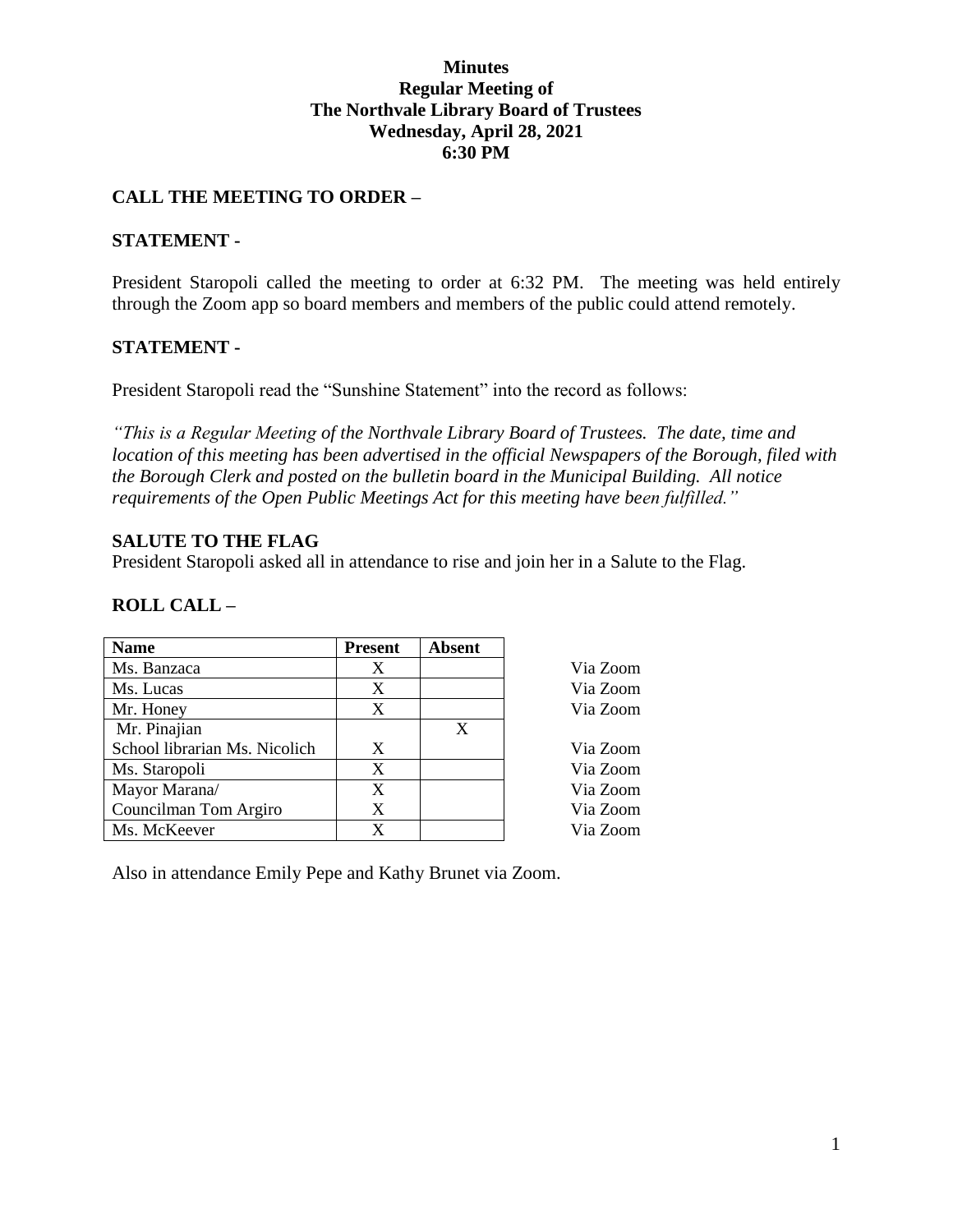# **APPROVAL OF MINUTES**

Resolved to approve the minutes from the March 24, 2021 regular board meeting.

The minutes were adopted on a roll call vote as follows:

| <b>Name</b>   | <b>ACTION</b> | <b>YES</b> | NO | <b>ABSENT</b> | <b>ABSTAIN</b> |
|---------------|---------------|------------|----|---------------|----------------|
| Ms. Banzaca   |               | X          |    |               |                |
| Ms. Lucas     |               | X          |    |               |                |
| Mr. Honey     |               | X          |    |               |                |
| Mr. Pinajian  |               |            |    | X             |                |
| Ms. Nicolich  |               | X          |    |               |                |
| Ms. Staropoli | Motion        | X          |    |               |                |
| Mayor Marana  |               | X          |    |               |                |
| Mr. Argiro    |               |            |    |               |                |
| Ms. McKeever  | Second        | X          |    |               |                |

## **GENERAL DISCUSSION –**

# **DIRECTORS REPORT-**

## **Program highlights and upcoming**

- March Crafts Kits: 87 kits
- March Story Time Views: 59 views
- March Music with Miss Nita 69 views
- March Magical Melodies 172 views
- Weekly ESL Conversation class for Adults on Zoom: 7-10 adults per week.
- March Canvas Painting for Adults on Zoom with Kari: 18 adults

# **Administrative**

• Library Cards: 1846 patrons registered as of April 23, 2021. 10 new library cards since March's report.

● Requesting to stay open until 2:30 PM on Saturday, June 12th to host our Summer Reading Kickoff.

● The Cares Mini-Grants for Public Libraries was submitted to the state on April 19th. The requested funding would supply Chromebooks, a free standing charging station, and single-use ear buds.

● Proposed to expand hours on Tuesdays and Thursdays to 8 PM beginning on June 1, 2021.

• Proposed to extend Fine Free through July 31, 2021

## **Strategic Plan**

- Committee will meet next in mid May.
- Emily has begun the writing process for the 2022 2025 Strategic Plan.

● Roy and Kent have sent their drawings for the ADA project. They are still working on the bid specs and documents.

# **BCCLS**

● BCCLS 72 hours quarantine of book drop returns and BCCLS deliveries remains the standard procedure for all BCCLS libraries.

Upcoming Meetings/Workshops

- Emily attended the Library Advocacy program "Telling Your Library's Story" on April 22nd & will attend Part-Two on May 6th.
- May and Michele attended BCCLS Circulation Training on April 22nd.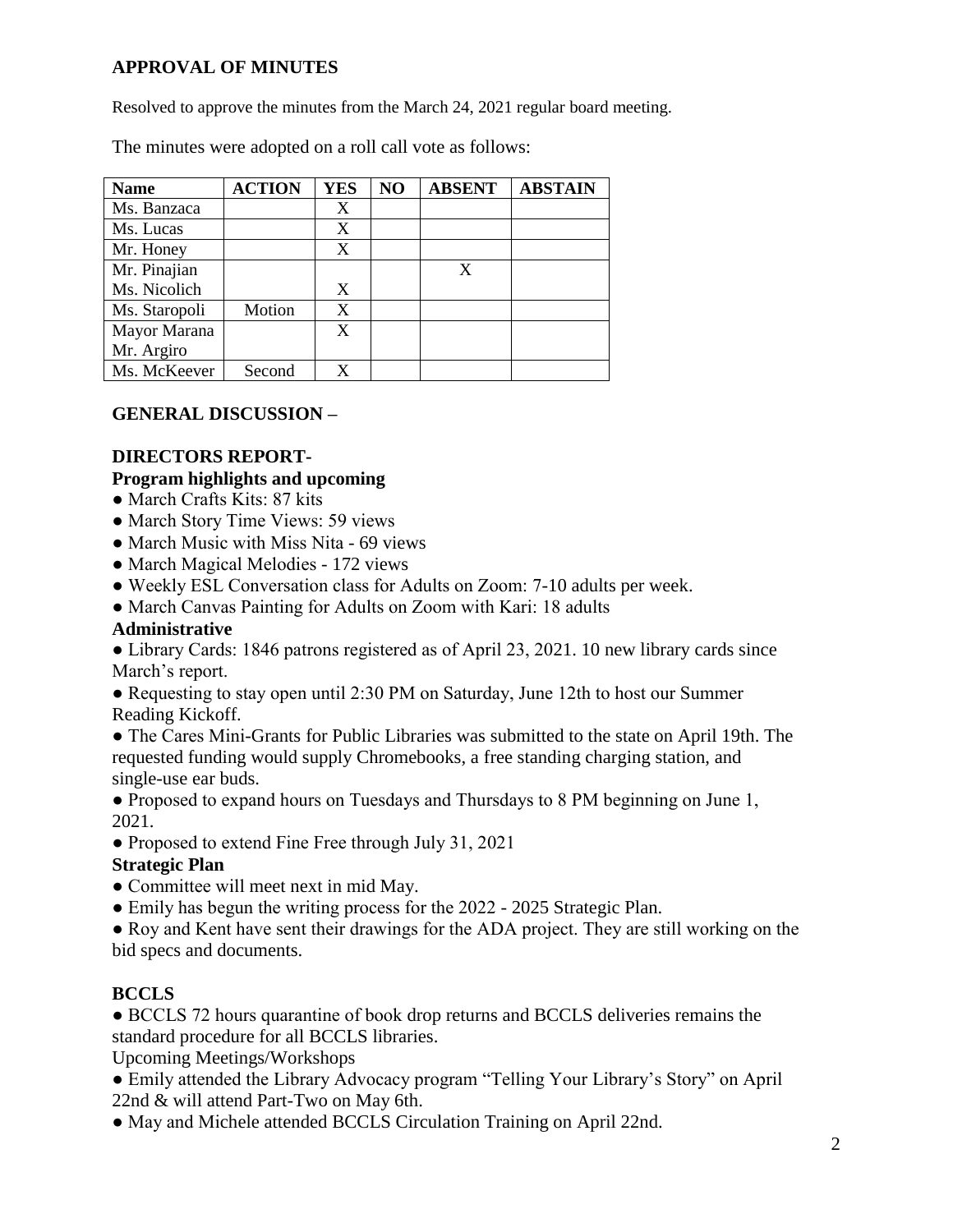Upcoming Programs

• Summer Reading Kickoff & Wrap up outdoor events have been planned with safety

protocols in place. In the case of inclement weather, the events will be moved to Zoom.

• Thank you to the Friends for sponsoring our Summer Reading 2021 program!

#### **FRIENDS OF THE LIBRARY REPORT –**

Creative bug 60 day trial has started. The friends will be sponsoring the Summer Reading program with prizes and is looking into possible Fall fundraisers.

#### **TREASURER'S REPORT-**

We are running 8 % under budget through April.

Northvale Library Expense account: \$135,082.23 (note; a withdrawal was made in April of \$50k to Capital Expense acct)

Northvale Library Capital Expense account : \$91,907.70 (note;a deposit was made in April of \$50k --new balance \$141,907.70)

Final Northvale Library Financial reports for 2019 & 2020 were submitted.

The final reports include adjustments for Pension Contributions -- The revised balance for 2019 is <- \$25.98 $>$ ; the balance for 2020 is \$14,606.23 -- A check in the amount of \$14,508.25 will be remitted to the library.

### **ROLL CALL VOTES-**

Resolved to approve the claims list for April in the amount of \$13,054.96:

| <b>Name</b>   | <b>ACTION</b> | <b>YES</b> | NO | <b>ABSENT</b> | <b>ABSTAIN</b> |
|---------------|---------------|------------|----|---------------|----------------|
| Ms. Banzaca   |               | X          |    |               |                |
| Ms. Lucas     |               | X          |    |               |                |
| Mr. Honey     | Second        | X          |    |               |                |
| Mr. Pinajian  |               |            |    |               |                |
| Ms. Nicolich  |               | X          |    |               |                |
| Ms. Staropoli |               | X          |    |               |                |
| Mayor Marana  | Motion        | X          |    |               |                |
| Mr. Argiro    |               |            |    |               |                |
| Ms. McKeever  |               |            |    |               |                |

The resolution was adopted on a roll call vote as follows:

Resolved to approve the replenishment of petty cash for \$75: The resolution was adopted on a roll call vote as follows:

| <b>Name</b>   | <b>ACTION</b> | <b>YES</b> | NO | <b>ABSENT</b> | <b>ABSTAIN</b> |
|---------------|---------------|------------|----|---------------|----------------|
| Ms. Banzaca   | Motion        | X          |    |               |                |
| Ms. Lucas     |               | X          |    |               |                |
| Mr. Honey     |               | X          |    |               |                |
| Mr. Pinajian  |               |            |    |               |                |
| Ms. Nicolich  |               | X          |    |               |                |
| Ms. Staropoli | Second        | X          |    |               |                |
| Mayor Marana  |               | X          |    |               |                |
| Mr. Argiro    |               |            |    |               |                |
| Ms. McKeever  |               |            |    |               |                |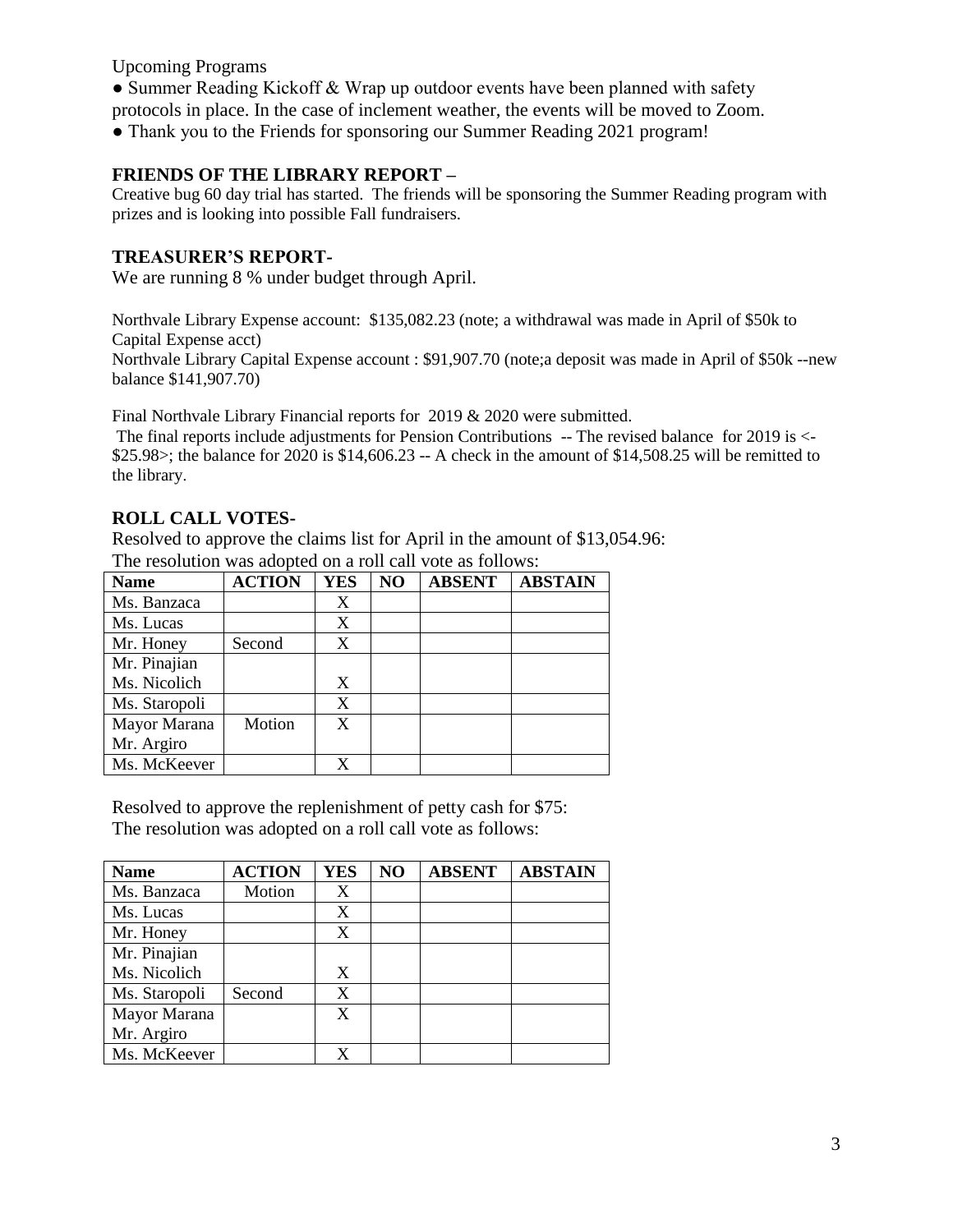Resolved to approve the transfer of \$14,508 from the 2019-2020 excess balance from the operating account to the capital account.

The resolution was adopted on a roll call vote as follows:

| <b>Name</b>   | <b>ACTION</b> | <b>YES</b> | N <sub>O</sub> | <b>ABSENT</b> | <b>ABSTAIN</b> |
|---------------|---------------|------------|----------------|---------------|----------------|
| Ms. Banzaca   |               | X          |                |               |                |
| Ms. Lucas     |               | X          |                |               |                |
| Mr. Honey     | Second        | X          |                |               |                |
| Mr. Pinajian  |               |            |                |               |                |
| Ms. Nicolich  |               | X          |                |               |                |
| Ms. Staropoli | Motion        | X          |                |               |                |
| Mayor Marana  |               | X          |                |               |                |
| Mr. Argiro    |               |            |                |               |                |
| Ms. McKeever  |               |            |                |               |                |

Resolved to approve extending the fine free period through July  $31<sup>st</sup> 2021$ . The resolution was adopted on a roll call vote as follows:

| <b>Name</b>   | <b>ACTION</b> | <b>YES</b> | NO | <b>ABSENT</b> | <b>ABSTAIN</b> |
|---------------|---------------|------------|----|---------------|----------------|
| Ms. Banzaca   | Motion        |            |    |               |                |
| Ms. Lucas     |               | X          |    |               |                |
| Mr. Honey     |               | X          |    |               |                |
| Mr. Pinajian  |               |            |    |               |                |
| Ms. Nicolich  |               | X          |    |               |                |
| Ms. Staropoli | Second        | X          |    |               |                |
| Mayor Marana  |               | X          |    |               |                |
| Mr. Argiro    |               |            |    |               |                |
| Ms. McKeever  |               |            |    |               |                |

Resolved to approve allowing the library to stay open until 2:30 on Saturday June 12<sup>th</sup> to host the Summer Reading kickoff.

The resolution was adopted on a roll call vote as follows:

| <b>Name</b>   | <b>ACTION</b> | <b>YES</b> | NO | <b>ABSENT</b> | <b>ABSTAIN</b> |
|---------------|---------------|------------|----|---------------|----------------|
| Ms. Banzaca   |               | X          |    |               |                |
| Ms. Lucas     |               | X          |    |               |                |
| Mr. Honey     |               | X          |    |               |                |
| Mr. Pinajian  |               |            |    |               |                |
| Ms. Nicolich  |               | X          |    |               |                |
| Ms. Staropoli | Motion        | X          |    |               |                |
| Mayor Marana  | Second        | X          |    |               |                |
| Mr. Argiro    |               |            |    |               |                |
| Ms. McKeever  |               | X          |    |               |                |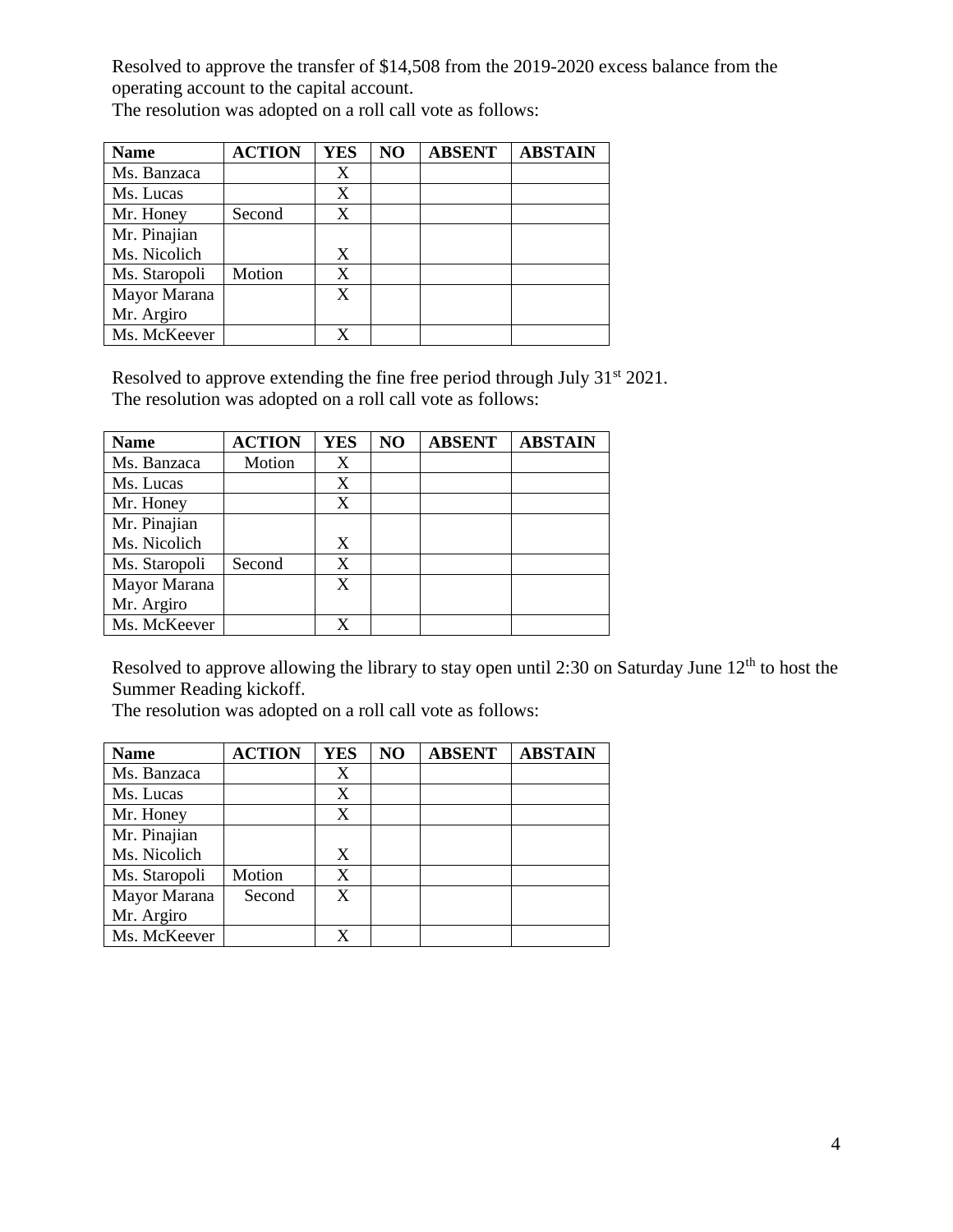Resolved to approve the authorization for ASDA to go out for to bid for the capital improvement project.

The resolution was adopted on a roll call vote as follows:

| <b>Name</b>   | <b>ACTION</b> | <b>YES</b> | NO | <b>ABSENT</b> | <b>ABSTAIN</b> |
|---------------|---------------|------------|----|---------------|----------------|
| Ms. Banzaca   |               | X          |    |               |                |
| Ms. Lucas     |               | X          |    |               |                |
| Mr. Honey     |               | X          |    |               |                |
| Mr. Pinajian  |               |            |    |               |                |
| Ms. Nicolich  |               | X          |    |               |                |
| Ms. Staropoli | Motion        | X          |    |               |                |
| Mayor Marana  | Second        | X          |    |               |                |
| Mr. Argiro    |               |            |    |               |                |
| Ms. McKeever  |               | X          |    |               |                |

Resolved to stay open until 8pm on Tuesdays and Thursdays starting June 1. The resolution was adopted on a roll call vote as follows:

| <b>Name</b>   | <b>ACTION</b> | <b>YES</b> | NO | <b>ABSENT</b> | <b>ABSTAIN</b> |
|---------------|---------------|------------|----|---------------|----------------|
| Ms. Banzaca   |               | X          |    |               |                |
| Ms. Lucas     |               | X          |    |               |                |
| Mr. Honey     | Second        | X          |    |               |                |
| Mr. Pinajian  |               |            |    |               |                |
| Ms. Nicolich  |               | X          |    |               |                |
| Ms. Staropoli | Motion        | X          |    |               |                |
| Mayor Marana  |               | X          |    |               |                |
| Mr. Argiro    |               |            |    |               |                |
| Ms. McKeever  |               |            |    |               |                |

Resolved to approve a salary increase for May Kwon to \$18.57 per hour. The resolution was adopted on a roll call vote as follows:

| <b>Name</b>   | <b>ACTION</b> | <b>YES</b> | NO | <b>ABSENT</b> | <b>ABSTAIN</b> |
|---------------|---------------|------------|----|---------------|----------------|
| Ms. Banzaca   | Second        | X          |    |               |                |
| Ms. Lucas     |               | X          |    |               |                |
| Mr. Honey     |               | X          |    |               |                |
| Mr. Pinajian  |               |            |    |               |                |
| Ms. Nicolich  |               | X          |    |               |                |
| Ms. Staropoli | Motion        | X          |    |               |                |
| Mayor Marana  |               | X          |    |               |                |
| Mr. Argiro    |               |            |    |               |                |
| Ms. McKeever  |               |            |    |               |                |